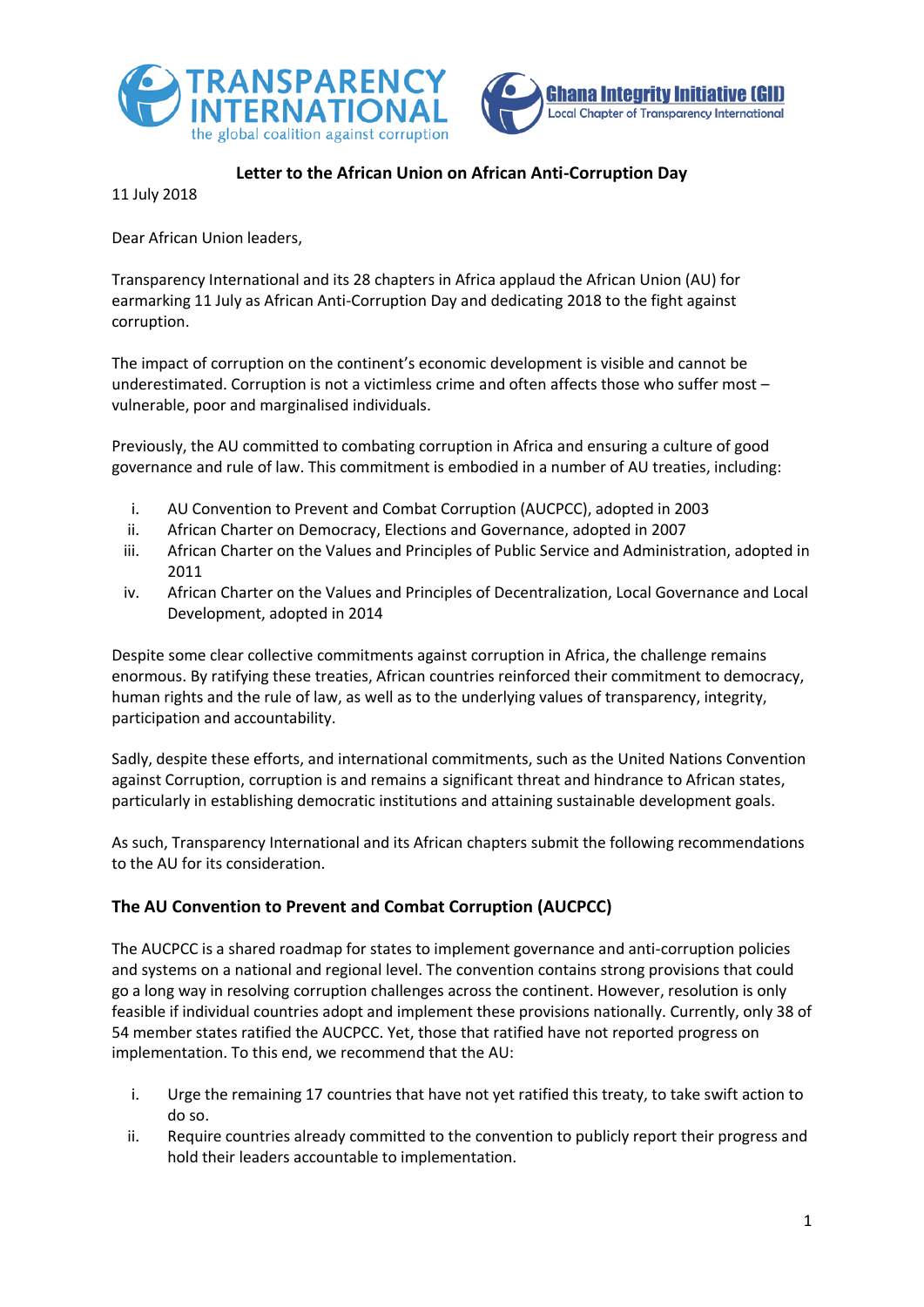## **AU Advisory Board on Corruption**

While we commend AU leaders and governments for promoting initiatives to fight corruption, we are very much concerned about the recent allegations of corruption made by former board member and former chairperson of the AU Advisory Board on Corruption (AUABC), Daniel Batidam. When he resigned on 8 June, Batidam cited instances of poor governance, including the abuse of entrusted power and lack of probity, accountability, transparency and integrity at the Secretariat of the AUABC and throughout various departments of the AU.

To address these allegations and give credence to the AU's commitment to fight corruption, we recommend the following:

- i. The AU should form an independent and impartial investigation into allegations of corruption at the AUABC.
- ii. Should wrong-doing be confirmed, all those who may be found culpable should receive appropriate institutional sanctions.

## **Procurement**

In many African countries, the procurement of goods and services accounts for at least 30 per cent of national budgets. However, many countries lose money through the procurement process due to misappropriation of funds and corruption. This loss is estimated at an average of 25 per cent of all resources dedicated to development. It is imperative that the AU pays close attention to procurement practices within the continent. As such, we recommend that the AU:

- i. Develop or endorse minimum standards and guidelines for transparent and accountable procurement.
- ii. Set up and implement a community of practice dedicated to transparent and accountable procurement and the pursuit of value for money.
- iii. Dedicate resources to procurement training and monitoring.
- iv. Invest in research on the practice of procurement within Africa and continually and publicly monitor progress towards implementation of the minimum standards agreed.

# **Open contracting**

Open contracting stimulates economic growth and strengthens procurement systems. The Open Contracting Data Standard (OCDS) and the Open Contracting Principles - established in 2014 - help facilitate the standardised disclosure of data, clarify documents applicable to the contracting process and allow for deeper and better analysis of data. To promote open contracting, we call on the AU to:

- i. Encourage and facilitate member governments to introduce open contracting through the adoption of the OCDS and Open Contracting Principles in all sectors.
- ii. Introduce open contracting as the default procurement process of the AU.

#### **Curbing illicit financial flows and recovering stolen assets**

Illicit money leaving the continent reduces the amount of resources available to invest in jobs and provide critical social services to citizens in Africa. The continent is particularly susceptible to this issue due to an abundance of natural resources combined with a track record of poor governance.

Released in 2015, th[e High Level Panel on Illicit Financial Flows](https://www.uneca.org/iff) from Africa, chaired by former president Thabo Mbeki, found that the continent is losing over US\$50 billion annually to illicit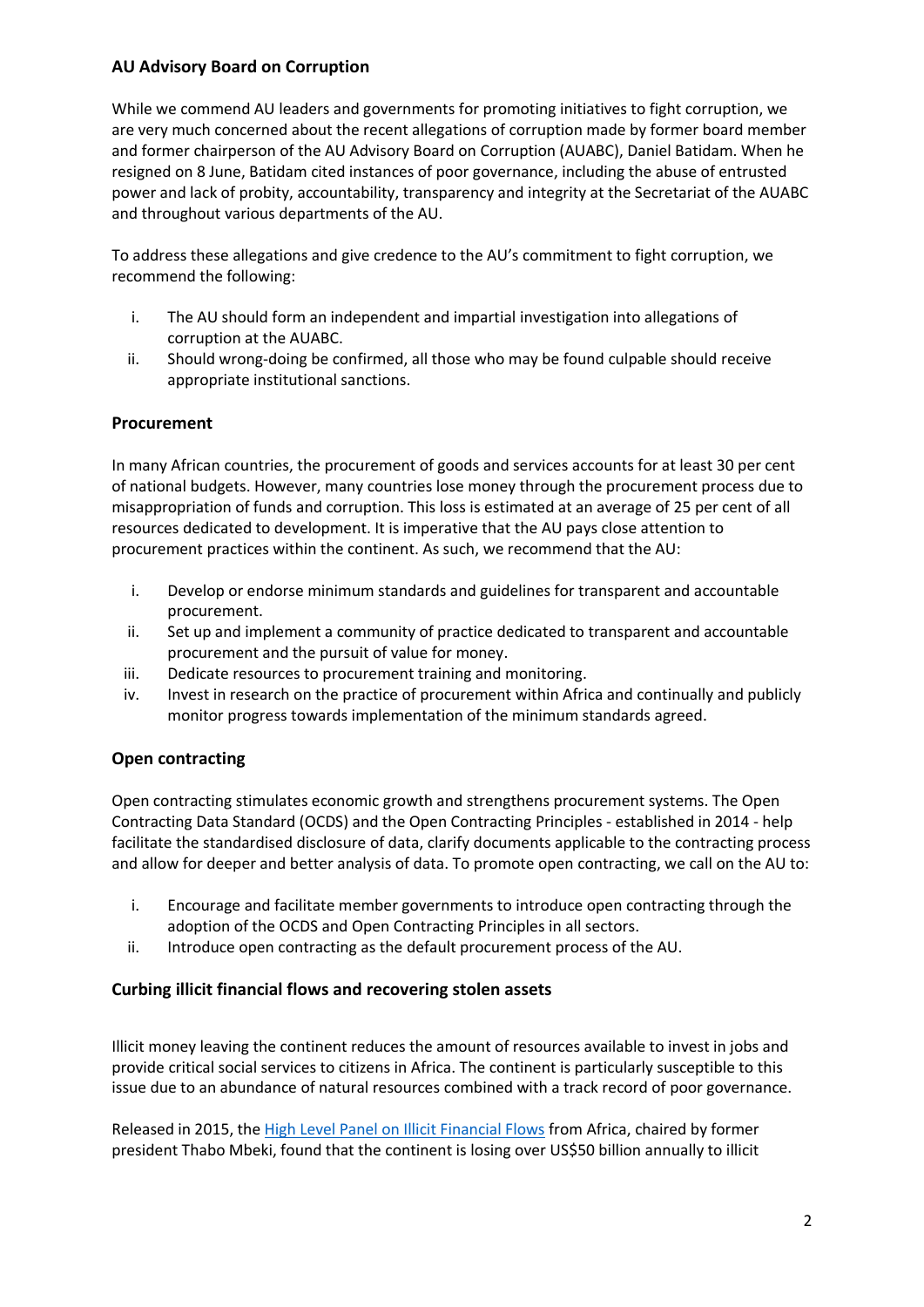financial outflows. Today, these estimates are now US\$90 billion. To stop the flow of illicit money, we call on the AU to:

- i. Urge governments to create, enhance and enforce legislation on corruption, financial crime and money laundering, including legislation on freezing, confiscation and seizure of the proceeds of corruption. This includes legislation that requires the identification of beneficial owners of companies doing business in Africa.
- ii. Encourage governments to increase resources and training for law enforcement and supervisory personnel working on complex tax evasion, grand corruption and money laundering crimes and the recovery of stolen assets.
- iii. Improve coordination and communication among law enforcement agencies both domestically and internationally. Develop an African database of public information on companies charged and penalised for corruption, financial crimes and money laundering.

## **Education and other key public services**

Access to education, health services and justice are basic rights anchored in universal human rights treaties signed by most African countries and entrenched in national constitutions and laws. Yet, despite this, many Africans do not have access to quality education, good health services or judicial services.

Corruption in education can include procurement in construction of schools, "ghost" teachers and pupils, diversion of resources intended for textbooks and supplies, bribery and buying grades and fake diplomas, to name a few. Similarly, in the justice sector, the victims of corruption are often those seeking justice.

In the health sector, some medical workers accept bribes in exchange for providing basic health services. In some situations, bribes may mean the difference between life and death.

To address corruption in education, health and judicial systems, we call upon the AU to:

- i. Promote transparency and accountability in education, health and justice systems and end impunity for those convicted of corrupt practices.
- ii. Create mechanisms to collect citizens' complaints and strengthen whistleblower protection.

#### **Beneficial ownership transparency**

In 2016, Transparency International called on governments to disclose beneficial ownership as a way of ending the secrecy that enables corruption. Today, we reiterate those demands and call on the AU to:

- i. Publish timelines for establishing public registers, in open data format, containing beneficial ownership information.
- ii. Require foreign companies operating in Africa to register and disclose their beneficial owners.
- iii. Require bidders for public contracts to undergo due diligence procedures to verify the background of the company and its senior officers, majority shareholders and ultimate beneficial owners, as well as disclose the identity of beneficial owners.